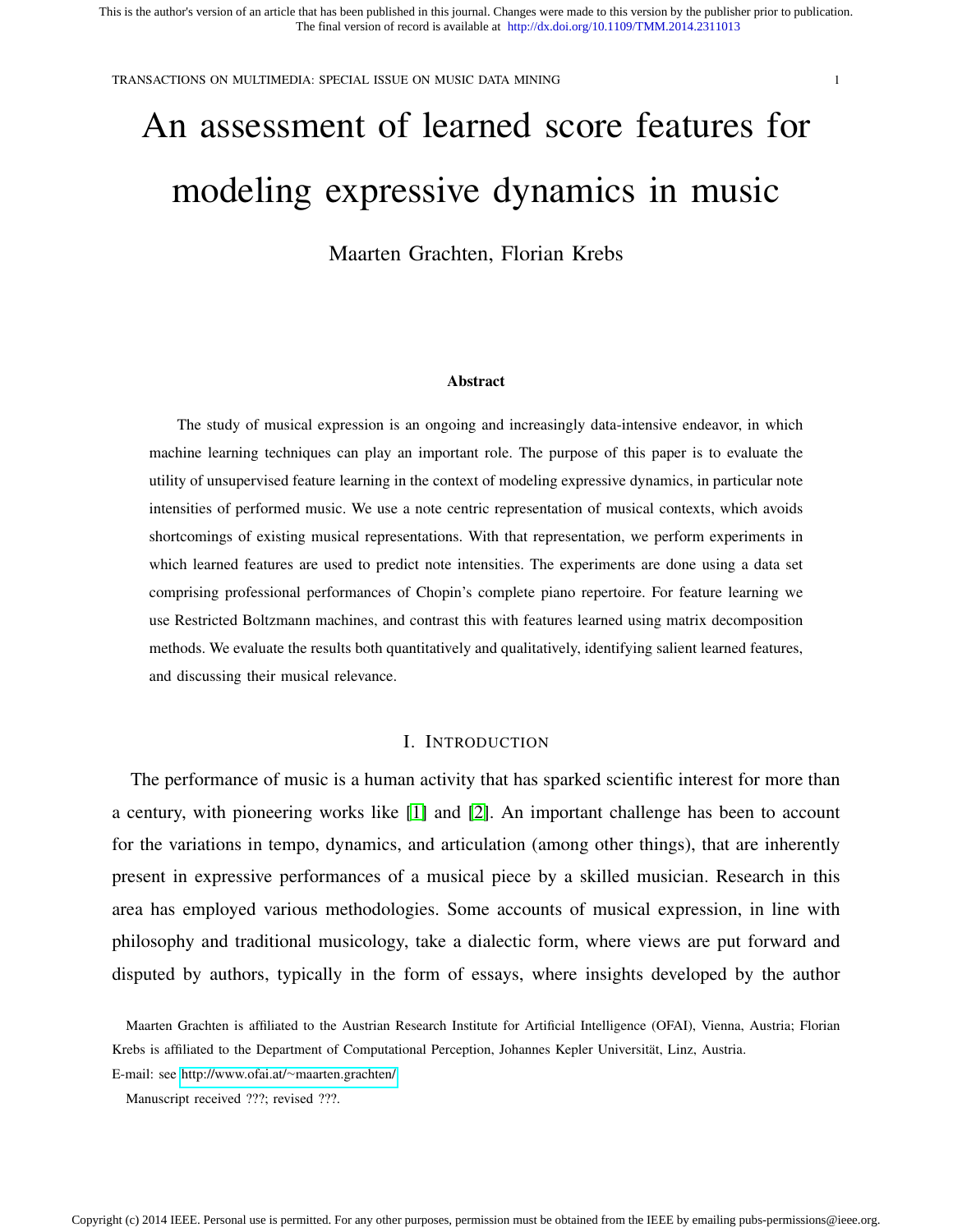are illustrated in the context of excerpts from selected musical works, as in [3]. A substantial amount of music performance research adopts methodologies more common to psychology, in which controlled experiments are carried out to test a particular hypothesis, as in [4].

More recently, music performance has been viewed from data mining and machine learning perspectives, where the aim is to take advantage of large amounts of measurement data from music performances, in order to find statistically significant patterns that can be related to principles of expressive performance . Most of the existing work in this area focuses on training computational models that link one or more aspects of musical expression (such as variations in tempo or dynamics) to underlying factors, most prominently the written musical score. Whether, and if so which, expressive patterns can be found is largely determined by the way the musical score is represented in such models. Most, if not all computational models of expression to date make use of hand-designed features to describe the musical score, based mostly on the researcher's intuitions, or those of a musical expert [5].

A strong dependence on hand-designed features has also characterized many classifiers and predictive models in image processing (notably the successful SIFT features [6]). In this field however, the past decade has witnessed a strong development of computational methods for learning features from data, rather than hand-crafting them. A notable example that has proven useful for face recognition is *nonnegative matrix factorization* (NMF) [7]. Biologically plausible visual features have also been reported by *slow feature analysis* [8]. Furthermore, the use of *deep belief networks* [9], has been proven highly effective for a variety of complex learning tasks, such as handwriting recognition [10], and object recognition in images [11]. Such architectures typically consist of stacked two-layer networks, each of which represents a generative probabilistic model of the data at a different level of abstraction.

The purpose of this paper is to evaluate the utility of unsupervised feature learning methods in the context of music expression modeling. We will limit ourselves to the prediction of note intensities in classical piano performances based on learned features. The predictive model we use to evaluate the learned features is not intended as a system, or application in itself (although successful predictive models of expression can be beneficial to tasks like automatic score-following [12]). Rather, the reported experiments are intended as a case study of how feature learning methods can be used in computational models of musical expression.

Although it is undisputed that a minimally comprehensive model of note intensities should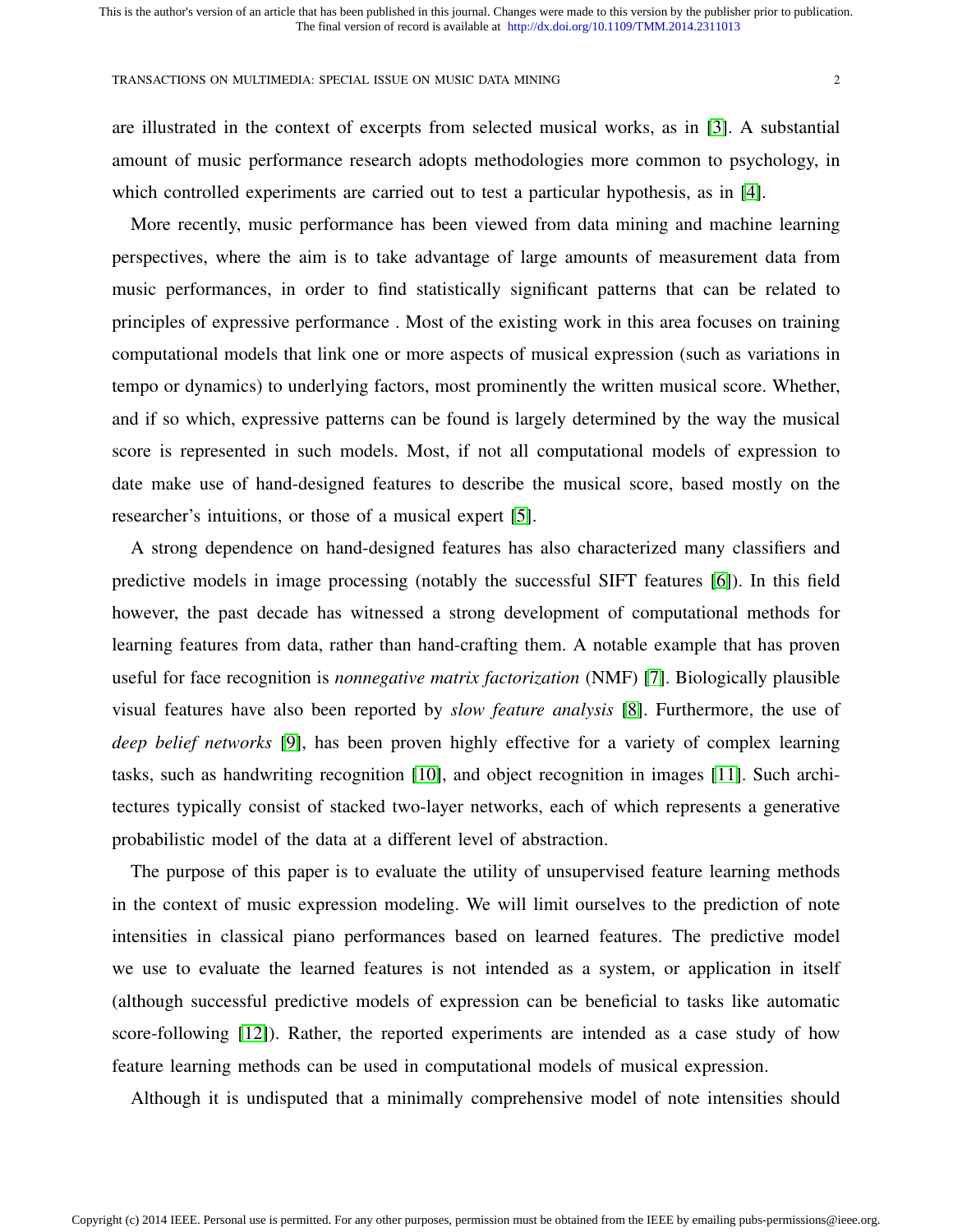include notions of higher level structure and dependencies [13], our focus will for now be on learning features that describe local contexts in musical scores, comparable in scope to handdesigned features used in other work, such as [14], [15], [16], and [17]. In terms of feature learning methods, our prime interest is in the use of RBM's, and deeper learning structures based on RBM's. We compare the RBM based methods with more straight-forward matrix decomposition techniques, specifically NMF and principal component analysis (PCA).

We evaluate these methods both in quantitative and in qualitative terms. For quantitative evaluation, we perform an experiment in which we use the sets of features learned by each method to train models of musical expression (in particular in the form of note intensities) and test their predictive accuracy. Because the focus is on the utility of the learned features, we use linear regression models, as the simplest sensible class of models. For qualitative evaluation, we discuss the types of features that are learned, and review their musical significance in cases where this is possible. We also use the regression coefficients of the expressive models to identify which features are relevant for predicting expression.

The paper is organized as follows: In section II we discuss related work in both music performance research, and unsupervised feature learning. We will also discuss music oriented applications of the latter. In section III, we describe the representation of musical data as input for feature learning, and subsequently we briefly introduce the feature learning methods to be used. Section IV contains a description of the musical corpus used for feature learning and evaluation and presents the feature learning and evaluation procedure in more detail. The results are presented and discussed in section V, conclusions and future work are presented in section VI.

## II. RELATED WORK

The application of unsupervised feature learning in the context of sound and music processing is relatively new, but the method is rapidly gaining popularity. Humphrey et al. [18] argue that the use of feature learning with deep learning architectures is the key to improve the state of the art in many areas of music informatics.

Previous applications of feature learning can roughly be categorized according to the nature of the input data. On the one hand, there are audio based applications. For example, phones in recorded speech can be successfully recognized using deep belief networks on MFCC's features of the audio [19]. Furthermore, music similarity can be computed competitively with mean-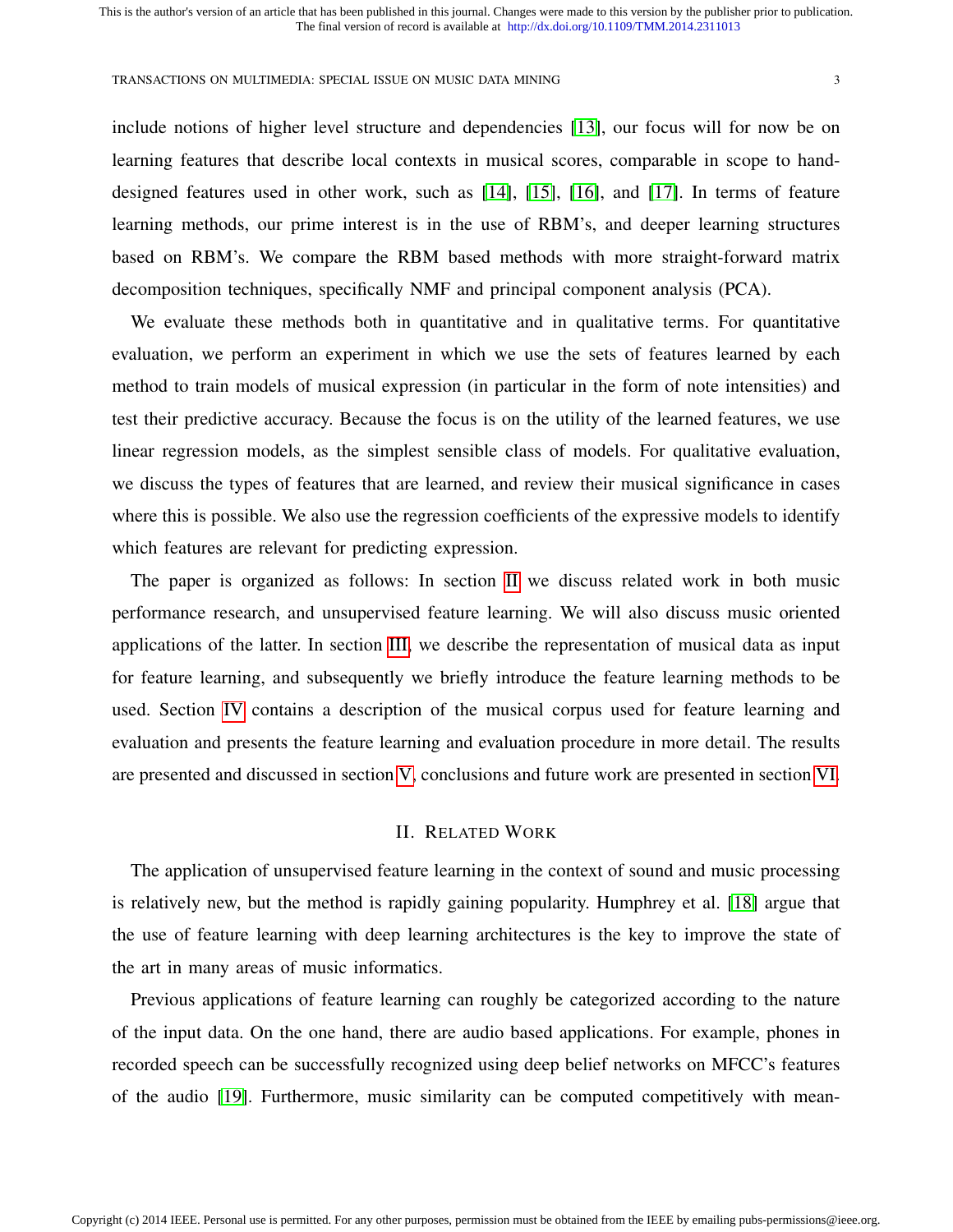covariance RBM features computed from audio, using whitened, block-level, Mel-scale spectral bins [20].

Feature learning has also been applied to *symbolic* representations of music. A time recurrent specialization of RBM's has been applied to model the conditional probability of musical notes, given their preceding musical context [21]. It was shown that using the predictions of this model the accuracy of polyphonic music transcription was improved.

A similar RBM architecture has been used by Spiliopoulou and Storkey, to model temporal and tonal structure in monophonic melodies [22]. In contrast to [21], and other RBM architectures for sequence modeling [23], [24], their architecture is convolutional through time, and models the joint probability of notes with their preceding context, rather than the conditional probability.

## III. FEATURE LEARNING

In this section we describe how we use PCA, NMF, and (stacked) RBM's to learn features from musical material. We start by describing the way music is represented as input for feature learning.

## *A. Data representation*

As stated in the introduction, we focus on the performance of classical piano music, in particular the piano works of Chopin (see section IV-A). This means that the musical material we deal with is mono-instrumental and polyphonic.

We choose to work with the *piano roll* representation of music, a time-frequency representation roughly analogous to the spectrogram representation for audio. A musical piece can then be described as a sequence of (possibly overlapping) note configurations, by taking snapshots of parts of the piano roll, as illustrated in figure 1.

Unlike related approaches to modeling symbolic music we do not map absolute pitches [21], or chroma-like [22] attributes to input variables. The disadvantage of mapping absolute pitches is that the input is not transposition-variant. This means for example that a major triad is mapped to a different set of input variables, depending on the pitch and octave at which it is played. Using pitch chroma (the absolute pitch modulo 12) brings only octave invariance, but not pitch invariance. A chroma-like approach may be acceptable in the context of monophonic melodies, but in the case of polyphonic piano music, mapping all pitches to one or two octaves gives a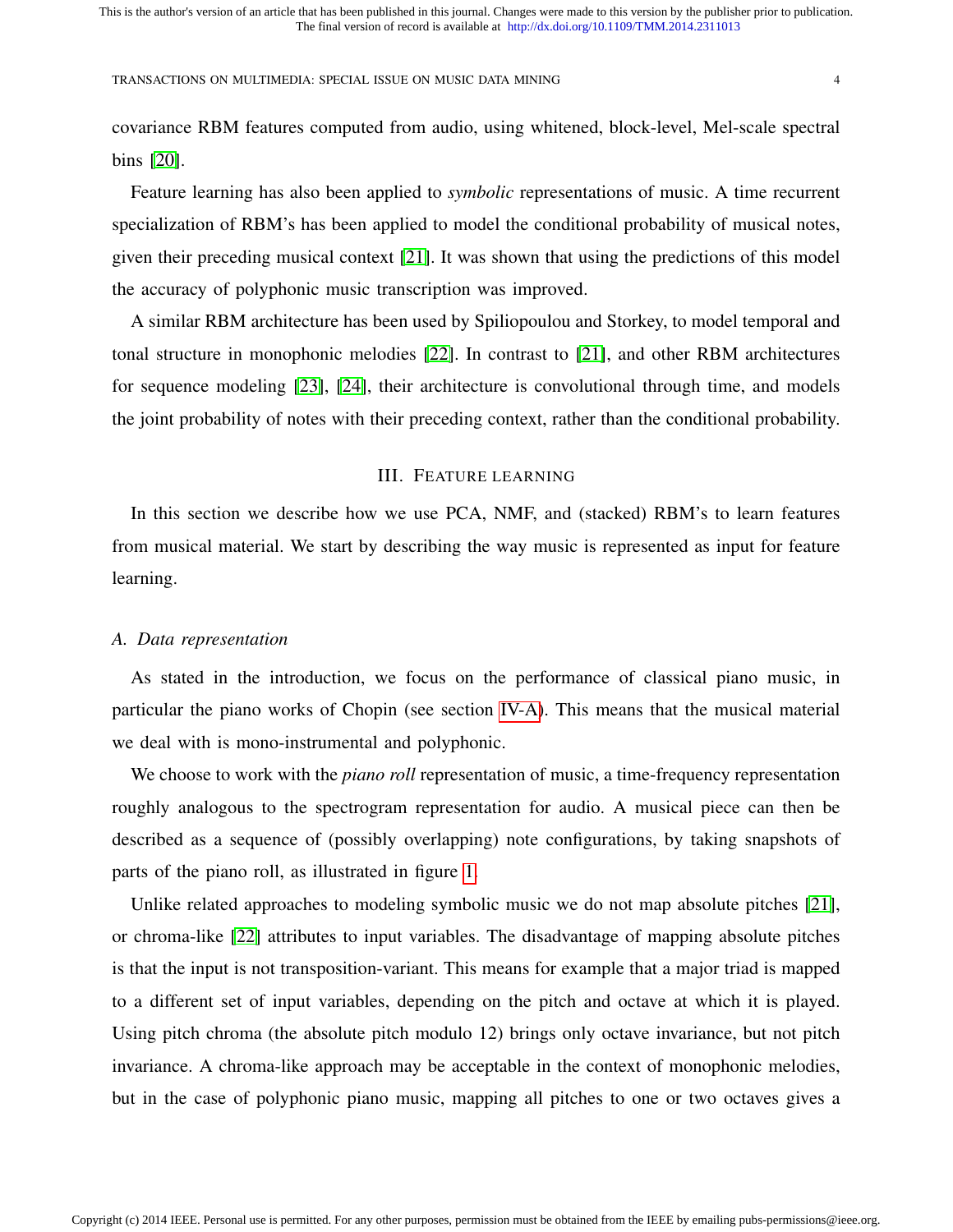TRANSACTIONS ON MULTIMEDIA: SPECIAL ISSUE ON MUSIC DATA MINING 5



Fig. 1. Note centered piano roll representation of symbolic music (Excerpt from Chopin's Nocturne, Op. 15, No. 3)

severely distorted image of the musical context. This is especially true for piano music from the romantic period, where dramatic passages may span virtually the whole keyboard.

To avoid these undesired consequences, we take a *note centric* approach. This means that the context of each note is described *relative* to the centered note. Thus, in terms of pitch, a particular context note does not represent, say, an A4 pitch, or an A chroma, but rather a pitch interval, say, 5 semitones above the centered note.

Note that this approach implies that to represent a musical context where the highest and the lowest possible pitch occur simultaneously, the input needs to span twice the range of the piano keyboard. Consequently, our input representation for piano roll fragments has a vertical dimension of 174, that is 87 semitones (the typical range of a piano keyboard) above the current note, and 87 below<sup>1</sup>. The horizontal dimension was varied between 16, 32 and 64 units (2, 4 and 8 beats, respectively), where each unit corresponds to the duration of a 32th note. Thus, a fragment spans one, two or four beats before and after the onset of the current note. The onset and offset times of all notes are quantized to the 32th grid. We refer to the horizontal dimension as the *score context size*.

<sup>1</sup>Note that the range has been truncated in figure 1, for display purposes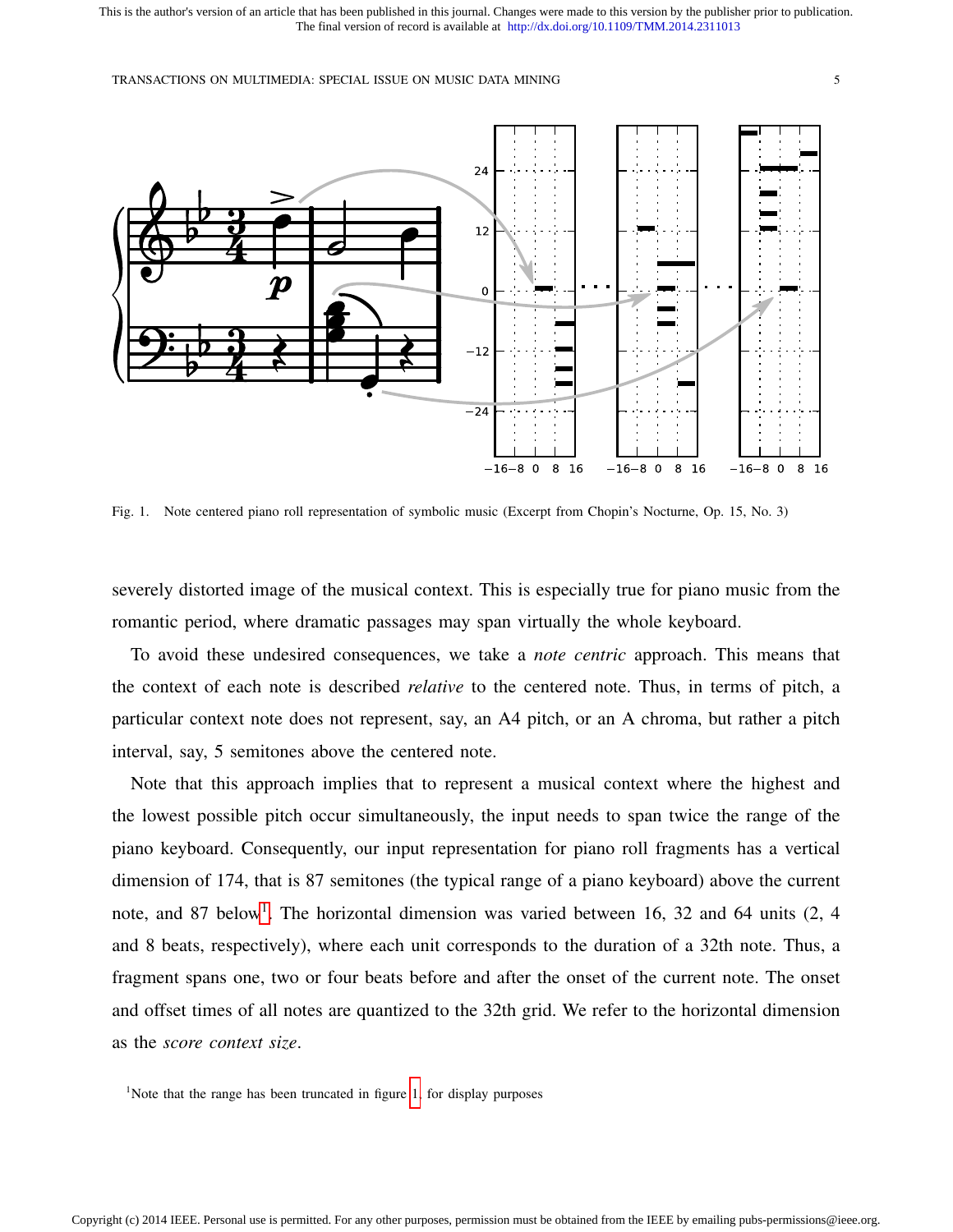For a given note, the piano roll fragment is represented as a binary matrix, where 1's indicate the presence of a context note at a given relative pitch and time with respect to the current note. One possibility is to indicate only the onset of each note with a 1 at the matrix cell corresponding to its relative *onset* time and pitch. Alternatively, the entire *duration* of each note can be coded by setting all cells to 1 which lie between the relative onset and offset of the note. With this latter coding however, it is not possible to distinguish between a single longer note and several consecutive notes of the same pitch where the offset of one note coincides with the onset of the next note. To avoid this ambiguity, the last matrix cell before offset of each note is left at 0, creating a gap of minimal size between consecutive notes of the same pitch.

In the rest of the paper, we will refer to the former, onset-only representation as *onset coding*, and to the latter as *duration coding*. For computation, each score fragment (a binary matrix of size  $174 \times 32$  per note) is arranged linearly into a vector v of length m, where  $m = 174 \cdot 32 = 5568$ .

## *B. Principal Component Analysis*

PCA is a frequently used tool for dimensionality reduction of data. It transforms data using a set of orthogonal (i.e., linearly uncorrelated) basis vectors. These basis vectors are selected to be the eigenvectors of the covariance matrix of the  $n \times m$  data matrix V. The k basis functions that explain most of the variance in the data correspond to the  $k$  largest eigenvalues and yield the  $k \times m$  projection matrix E. Using E, the data vector v can be transformed into the feature space using the multivariate function  $f_{pca}(\mathbf{v})$  by

$$
f_{pca}(\mathbf{v}) = \mathbf{v}E'.\tag{1}
$$

As  $k < m$ , the projected data vector  $f_{pca}(v)$  has lower dimensionality than the original data vector v. The basis vectors in  $E$  can be interpreted as vectorized images. Therefore, we will refer to the rows of E as (PCA) *basis images*.

We compute the principal components based on randomized singular value decomposition [25].

## *C. Nonnegative matrix factorization*

Nonnegative matrix factorization of a non-negative matrix  $V$  is the problem of finding nonnegative matrices  $F_{nmf}$  and H such that:

$$
V \approx F_{nmf}H\tag{2}
$$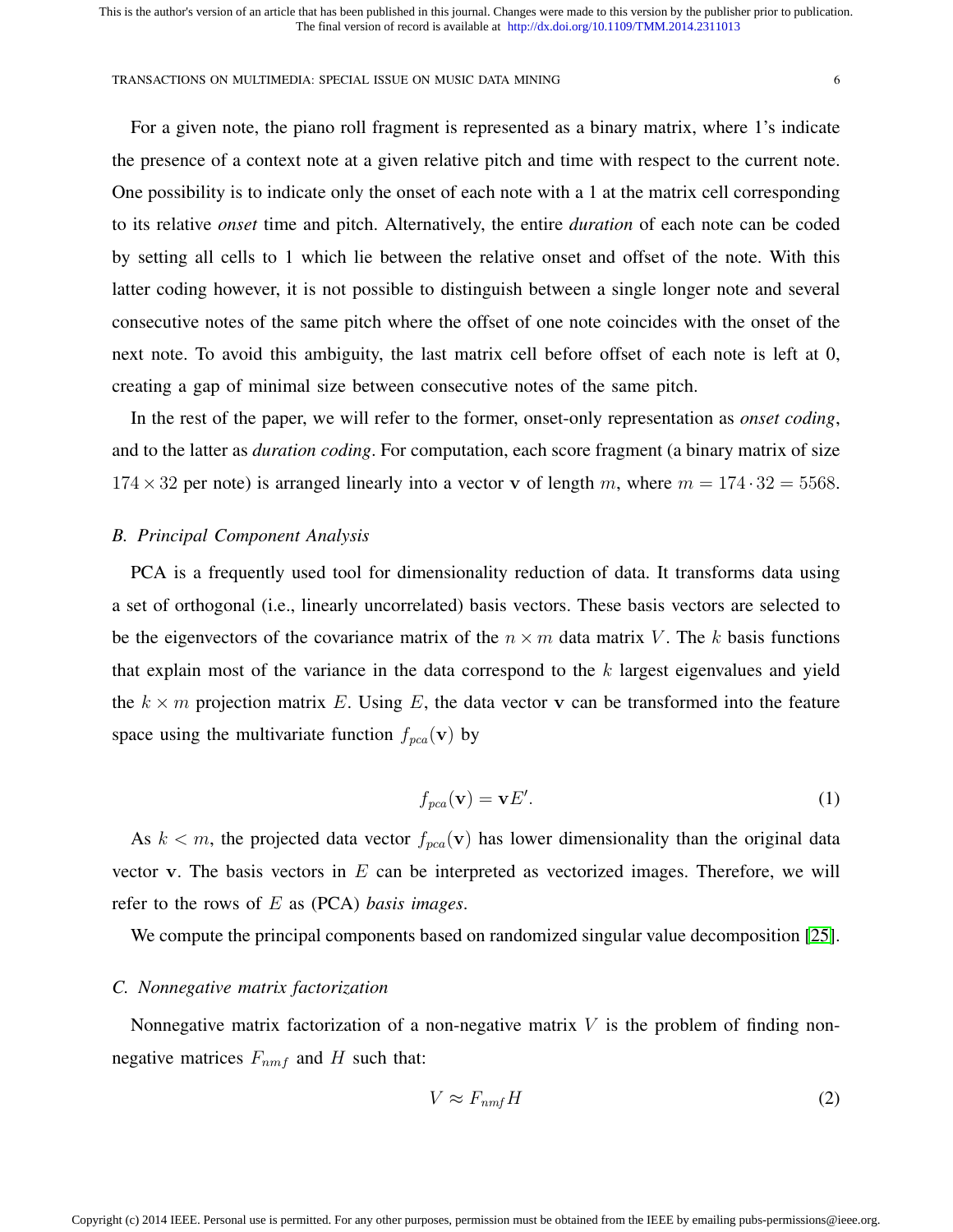Note that this corresponds to equation 1 with the difference that with NMF, the matrices  $F_{nmf}$ and  $H$  are restricted to non-negative values and the basis functions  $H$  are not orthonormal. In our context, H is a  $k \times m$  matrix that holds vectorized basis images as rows, and  $F_{nmt}$  is a  $n \times k$  matrix that holds basis image activations of note contexts as rows.

We use a projected gradient [26] method to solve the NMF problem (2), where the minimized quantity is the euclidean norm of the difference between the target matrix and its NMF approximation.

Once a matrix of basis images  $H$  has been learned from the data, we take the activation pattern of H for a given data vector v as the feature description  $f_{nmf}(\mathbf{v})$  of v:

$$
f_{nmf}(\mathbf{v}) = \underset{\mathbf{f}}{\operatorname{argmin}} \left| |\mathbf{v} - \mathbf{f}'H| \right| \tag{3}
$$

## *D. Restricted Boltzmann machines*

Boltzmann machines are stochastic neural networks, whose global state is characterized by an energy function (that depends on the activation of units, their biases and the weights between units) [27]. The probability of a unit being active depends on the difference in energy between the state where the unit is on and the state where the unit is off. When the units in the network represent the state of a set of (binary) observation variables, a Boltzmann machine with a particular set of bias and weight parameters defines a joint probability mass function over observations. The model parameters that minimize the total energy of the model on the data, are the maximum likelihood parameter estimates for the data.

Restricted Boltzmann machines (RBM's) are a special case where the network is a complete bipartite graph, such that units are divided into *visible* units and *hidden* units. The visible units are used to represent data, and the hidden units are interpreted as factors that jointly (and non-linearly) determine the probability that visible units are activated<sup>2</sup>. It has been shown that RBM's can be effectively be trained to approximate the probability distribution of data using an approximate learning procedure called Contrastive Divergence [28].

A trained RBM with visible-to-hidden weights  $W$  and hidden bias  $b$  can be used as a feature extractor, where the features  $f_{rbm}(\mathbf{v})$  of a data point v are defined as the hidden activation

 $2$ Due to the bipartite structure, visible units are conditionally independent given the hidden units, and vice versa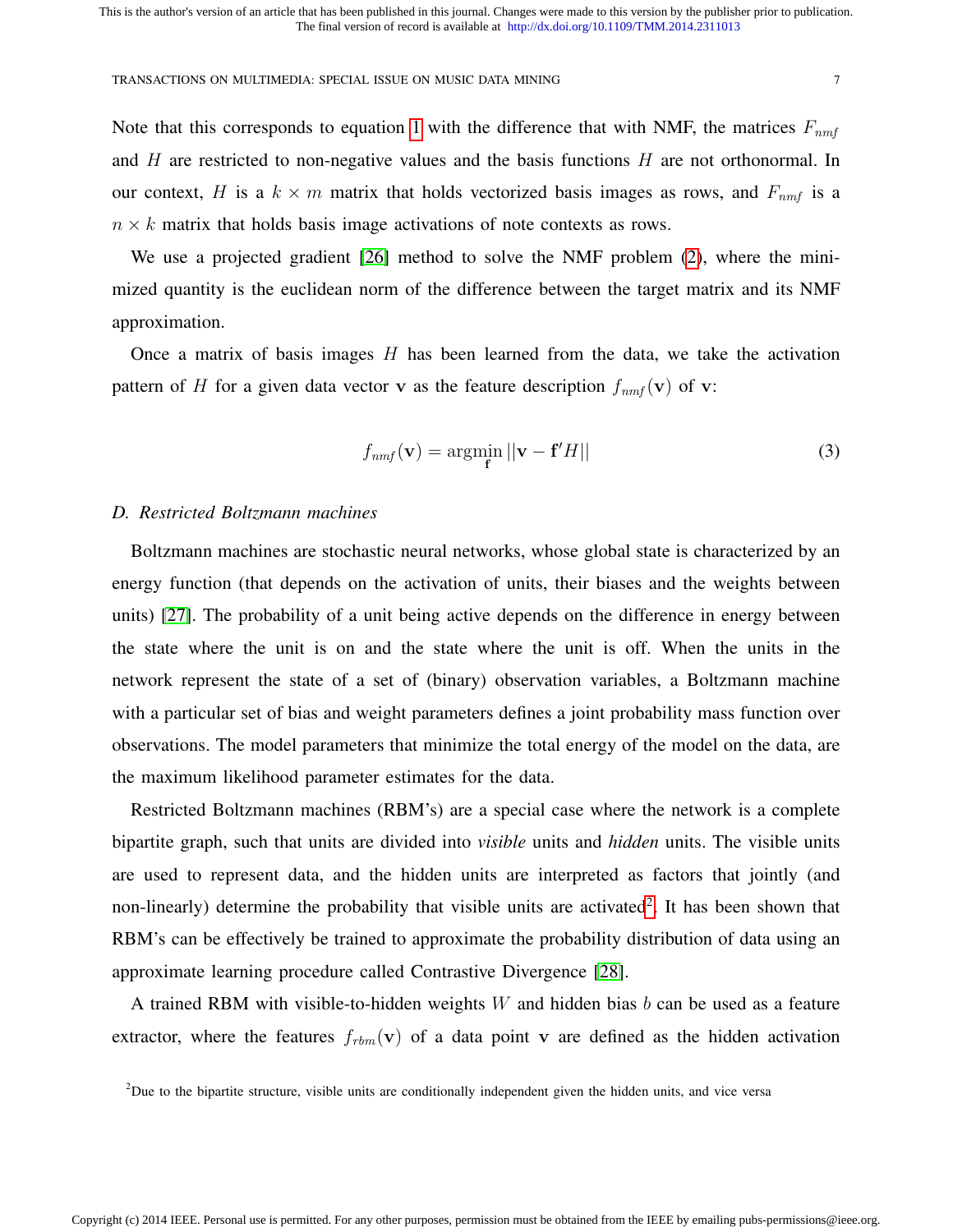TRANSACTIONS ON MULTIMEDIA: SPECIAL ISSUE ON MUSIC DATA MINING 8

probabilities  $p(\mathbf{h}|\mathbf{v})$ :

$$
f_{rbm}(\mathbf{v}) = \sigma(W'\mathbf{v} + b)
$$
\n(4)

where  $\sigma(x) = (1 + \exp(-x))^{-1}$ . The columns of matrix W can be interpreted as basis images, analogous to those of the PCA and NMF methods.

## *E. Stacked Restricted Boltzmann machines*

Given an RBM that extracts features from the data, it is trivial to train a subsequent RBM that takes the features of the first RBM as inputs. This stacking of RBM's can be repeated multiple times. In this way, higher level features can be learned. For a stack of  $l$  RBM's, we define the features as the activation probabilities of the top hidden layer, which are defined in terms of the activation probabilities in the lower layers:

$$
f_{rbm_l}(\mathbf{v}) = \sigma(W_l' \ f_{rbm_{l-1}}(\mathbf{v}) + b_l)
$$
\n
$$
\vdots
$$
\n(5)

$$
f_{rbm_1}(\mathbf{v}) = \sigma(W_1'\mathbf{v} + b_1). \tag{6}
$$

In the case of stacked RBM's, there are multiple layers of basis images, where the basis images in the higher layers can not be interpreted with the same semantics as the input (as is the case with the other feature learning methods).

## *F. Features and Basis Images*

Because the matrix decomposition methods (NMF and PCA) and the RBM based methods described above are quite dissimilar, it may be helpful to be explicit on how we use them, and in particular what we mean by *features* and *basis images*.

The above methods have in common that they produce a transformation that maps data from the input space into a new (learned) space. We call the dimensions of the new space *features*. Each feature has a corresponding *basis image*, that has the dimensionality of the input space. A basis image gives a visual impression of the type of data that will "activate" the feature. A fundamental difference between NMF and PCA on the one hand, and (stacked) RBM's on the other, is that in the former, the input activates the features *linearly* through the basis image, and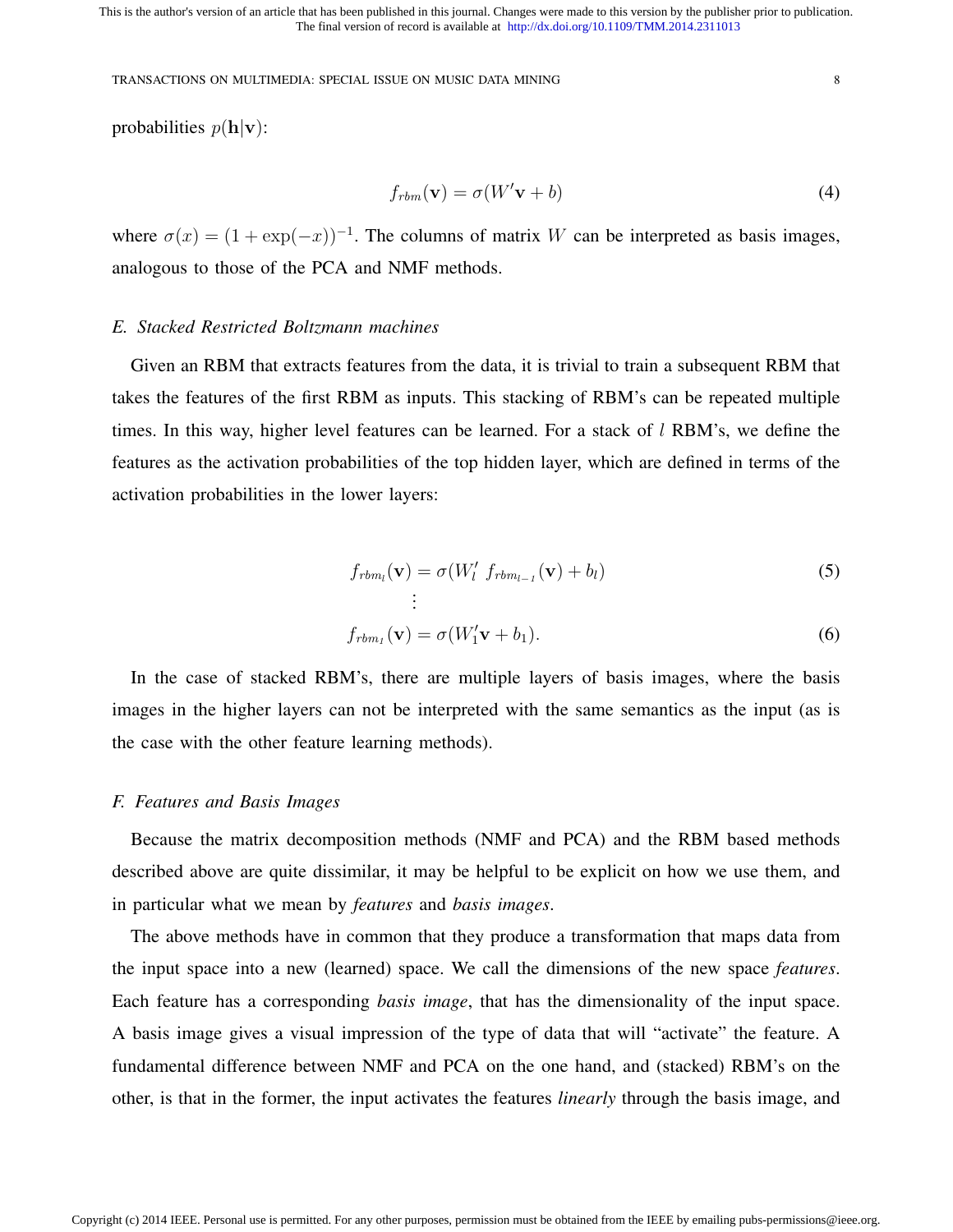#### TRANSACTIONS ON MULTIMEDIA: SPECIAL ISSUE ON MUSIC DATA MINING 9

in the latter, the features are activated *non-linearly*. A further difference is that in the case of stacked RBM's, it is not trivial to produce basis-images<sup>3</sup>.

## IV. METHODOLOGY

# *A. data*

For the evaluation we use the Magaloff corpus  $[30]$  – a data set that comprises live performances of virtually the complete Chopin piano works, as played by the Russian-Georgian pianist Nikita Magaloff (1912-1992). The music was performed in a series of concerts in Vienna, Austria, in 1989, on a Bösendorfer SE computer-controlled grand piano [31] that recorded the performances onto a computer hard disk. The recorded data contains highly precise measurements of the times any keys (and pedals) were pressed and released, and the intensity with which they were pressed.

Symbolic scores were obtained from scanned sheet music using optical music recognition. Performances were aligned to the score automatically using an adaptation of the edit-distance based method used in [32]. Subsequently, the alignments were corrected manually.

The data set consists of 155 pieces, adding up to over 320,000 performed notes, almost 10 hours of music.

# *B. Prediction of note intensities with learned features*

In addition to the question how precisely the learned features sets described in section III encode musical contexts, we evaluate their utility with respect to predicting expressive dynamics, in particular note intensities. We do so by using linear regression from the feature sets to the target variable, the intensities with which score notes are performed.

For each score feature setting, we learn the features on the complete data set and then learn the prediction coefficients employing a leave-one-out evaluation approach. That is, for each of the 155 pieces in the data set, regression coefficients are computed on the remaining pieces. As the score features are learned in a purely unsupervised manner and the objective functions that are minimized in order to learn the features have no relation with the prediction task, we believe that this is a valid approach - in contrast to scenarios where unsupervised pre-training is

<sup>3</sup>See [29] for some possible approaches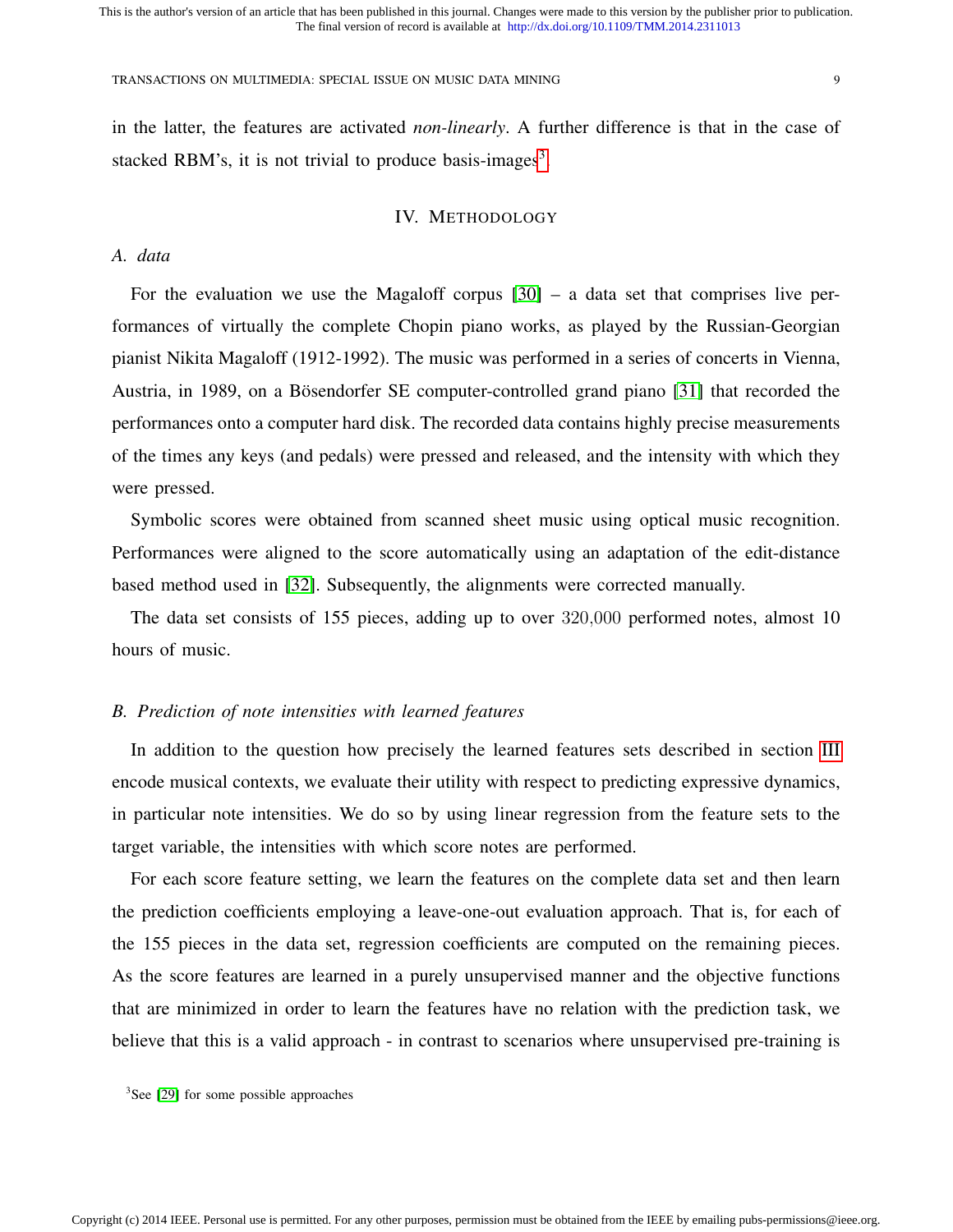combined with a supervised stage and the learned features are fine-tuned to optimize prediction accuracies.

In the first half of this section, we describe the different setups we use for learning features using NMF, PCA, and both single and stacked RBM's, respectively. In the second half, we describe how the learned features are used to predict note intensities.

*1) Feature learning: configurations and setup:* The input data is identical for all feature learning methods used. We apply each method to both onset and duration coded music, as described in subsection III-A. Furthermore, for each method, we test different numbers of features to be learned. In summary, we vary:

- Input data representation: onset coding, duration coding
- Feature learning method: NMF, PCA, RBM, stacked RBM
- Number of features learned: 50, 100, 200, 300, 400, 500, and 1000
- Score context size: 2, 4, and 8 beats

The NMF projected gradient method is run until convergence (or close to convergence in case of larger feature dimensionalities). In the case of RBM's, we always train the models for 100 epochs, although the learning typically converges after 20 to 50 epochs. Furthermore, we consider stacks of two RBM's, where the lower RBM always has 1000 hidden units.

*2) Prediction of note intensities:* With the feature sets learned as described above, we predict the note intensities as measured in the music performances of the Magaloff data set. In the Magaloff data set, note intensities are represented as MIDI velocities, which are roughly linearly proportional to peak sound pressure level (measured in dB) [33]. The note intensities encode what we refer to as *expressive dynamics*: intentional variations in loudness of performed notes to convey information to the listener (ignoring non-expressive, non-intentional variations due to e.g., motoric imprecisions of the performer). In this work, we address expressive dynamics exclusively, ignoring additional expressive parameters like tempo and articulation.

To predict the MIDI velocity for each note in the data set we proceed as follows: The note velocities for each piece are normalized to have zero mean, in order to be independent of the absolute velocity. After having learned the features as described in section III which yields the matrices E, H, W,  $W_l$  and the vectors b,  $b_l$ , we compute the activations  $f(\mathbf{v})$  of the features for each note in the data set (feature extraction). Finally, the velocity  $y_i$  of a note i is predicted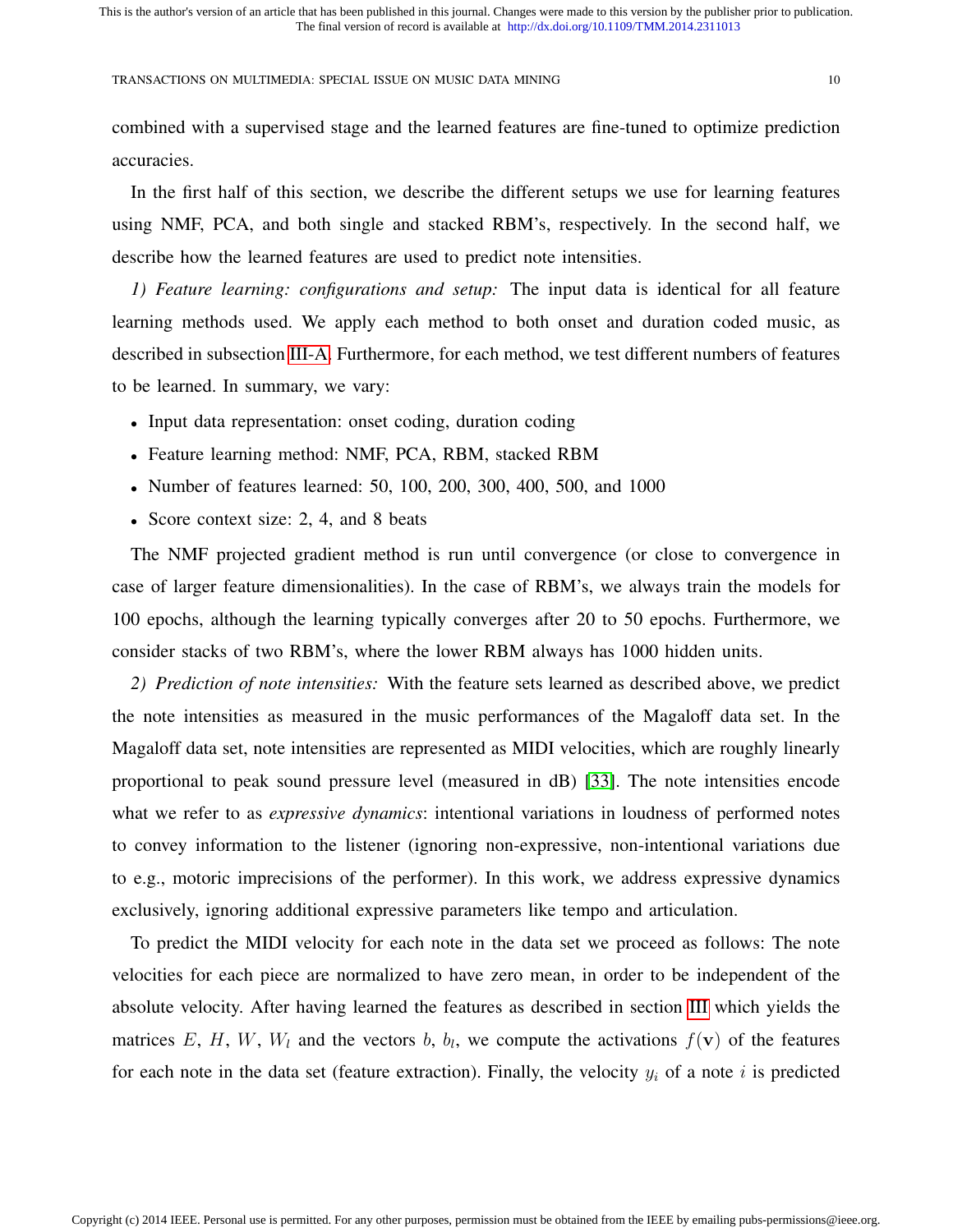TRANSACTIONS ON MULTIMEDIA: SPECIAL ISSUE ON MUSIC DATA MINING 11

by a linear function q of the feature activations  $f(\mathbf{v}_i)$  and a vector of regression coefficients c:

$$
y_i \approx g(f(\mathbf{v}_i), \mathbf{c}) = \mathbf{c}' f(\mathbf{v}_i)
$$
\n(7)

The regression coefficients c are obtained by finding the least squares solution

$$
\mathbf{c} = \underset{\mathbf{c}}{\operatorname{argmin}} \, ||y - \mathbf{c}'f(\mathbf{v})||. \tag{8}
$$

For each of the feature sets, we predict the velocities in a leave-one-out scenario and a best-fit scenario. In the leave-one-out scenario, the coefficients c are computed separately for each piece, using the whole data set except the piece of interest. In the best-fit scenario, the coefficients are also computed separately for each piece, but using only the piece of interest as training data. Note that the latter yields optimal coefficients for each piece in terms of prediction error and provides an upper bound to the prediction results that can be obtained by a given feature set using linear prediction.

## *C. Prediction measure*

We quantify the prediction results in terms of the coefficient of determination  $R^2$ , which measures the proportion of variance in target that is explained by the linear model.

## V. RESULTS AND DISCUSSION

## *A. Reconstruction of the input data with learned features*

In table I we show the reconstruction errors, i.e., the squared distance between the original data V and its "estimate"  $\tilde{V}$ . In the case of NMF and PCA, the reconstruction of an image is obtained projecting its feature activations back linearly into the input space, through the basis images. As expected, PCA shows a smaller reconstruction error than NMF. This is because by definition, its objective is to minimize the reconstruction error.

In the case of RBM's, the reconstruction of an image is a non-linear projection of the feature activations into the input space. The comparatively high error for the stacked RBM's can be explained by the fact that the first level hidden unit activations are not determined only by the data to be reconstructed, but also by the second layer of hidden units, which serves as a prior over the first hidden layer. This prior can make reconstructions more robust when the input is degraded, but in case the input data is presented as is, it tends to distort the input.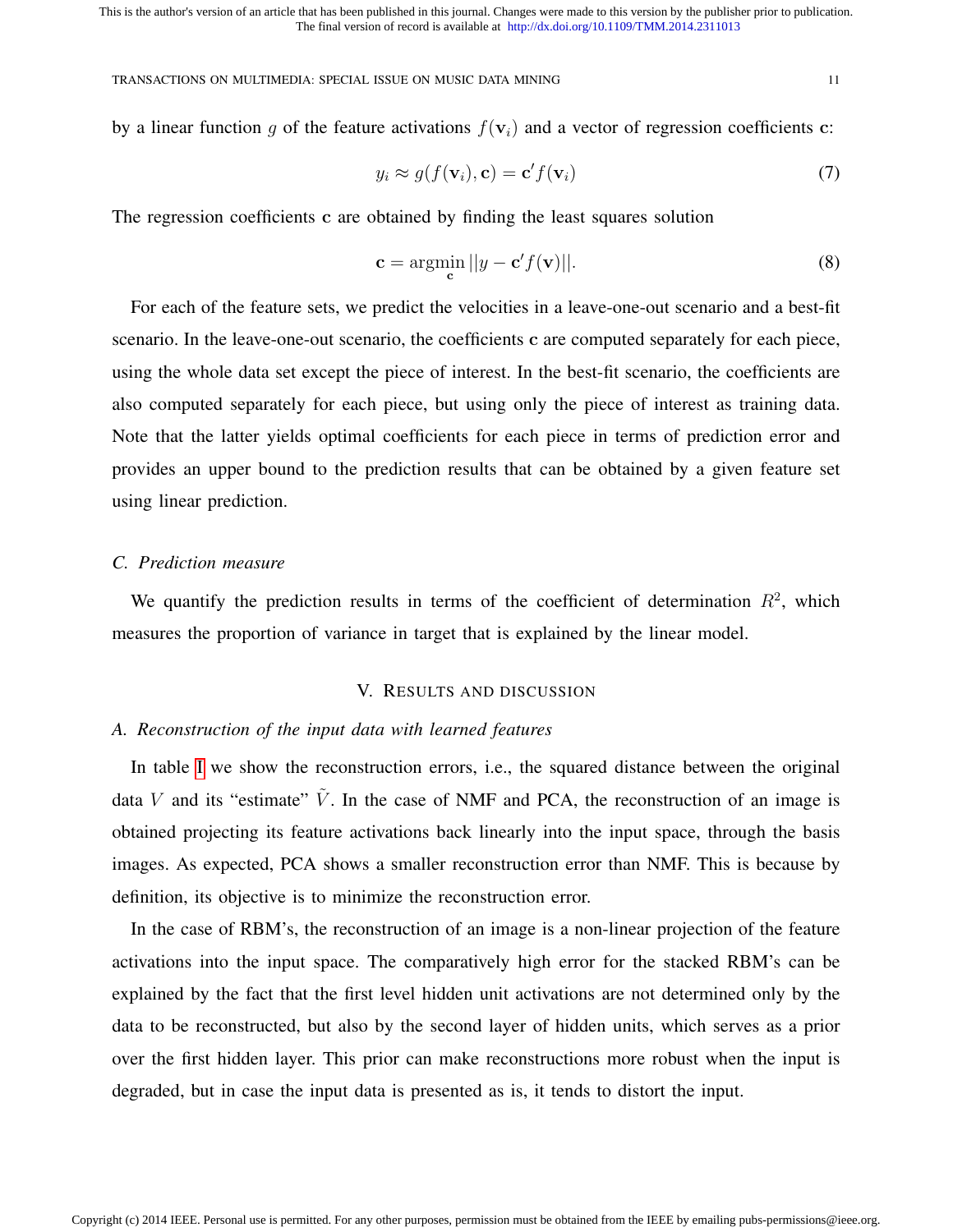TRANSACTIONS ON MULTIMEDIA: SPECIAL ISSUE ON MUSIC DATA MINING 12

| #     | duration coding |       |         |       | onset coding |      |         |      |
|-------|-----------------|-------|---------|-------|--------------|------|---------|------|
| feat. | <b>NMF</b>      |       | PCA RBM | sRBM  | NMF          |      | PCA RBM | sRBM |
| 50    | 116.6           | 114.5 | 115.7   | 154.0 | 40.4         | 40.0 | 45.6    | 48.4 |
| 100   | 101.7           | 99.2  | 93.8    | 140.0 | 37.4         | 36.7 | 43.0    | 48.2 |
| 200   | 82.2            | 79.5  | 67.5    | 117.9 | 32.7         | 32.O | 31.1    | 43.6 |
| 300   | 68.6            | 66.1  | 51.2    | 103.8 | 29.0         | 28.4 | 20.7    | 38.9 |
| 400   | 59.0            | 56.3  | 39.4    | 74.8  | 26.3         | 25.4 | 15.5    | 36.5 |
| 500   | 51.7            | 48.6  | 31.4    | 64.3  | 23.8         | 23.0 | 11.5    | 34.9 |
| 1000  | 38.9            | 27.3  | 14.4    | 39.4  | 23.5         | 14.6 | 4.0     | 26.2 |

#### TABLE I

RECONSTRUCTION ERRORS OF SCORE FEATURES WITH SCORE CONTEXT SIZE OF EIGHT BEATS

## *B. Prediction of note intensities*

The prediction results as measured in terms of  $R^2$  are shown in figure 2 in four different plots. Note that the data shown in the plots is the same in all four plots, only the x-axis and the color/shape coding differs, to highlight different trends. Each point in the plots represents the average  $R^2$  value of predicted note intensities over all performed notes of the 155 musical pieces, where the note intensities for one piece are predicted using a regression model trained on the 154 other pieces. Furthermore, by *number of features* we refer to the number of basis functions in NMF, the number of principal components in PCA, number of hidden units in RBM's, and to the number of *top-level* hidden units in stacked RBM's.

From the overall range of the  $R^2$  values it becomes clear that roughly 5 to 15% of the variance in note intensity is explained by the models. This may appear rather low, but it is important to bear in mind that musical expression is a phenomenon known to be much more complex than can possibly be captured in terms of local contexts of the musical score, as described in the introduction. Despite that, the results reveal interesting information, both about the feature learning methods, and about expressive dynamics.

There are several trends to be observed from the results. Firstly, there is a positive correlation between the size of the score context modeled by the features and prediction accuracy (figure 2a), indicating that note intensities can be modeled better on features that describe larger time spans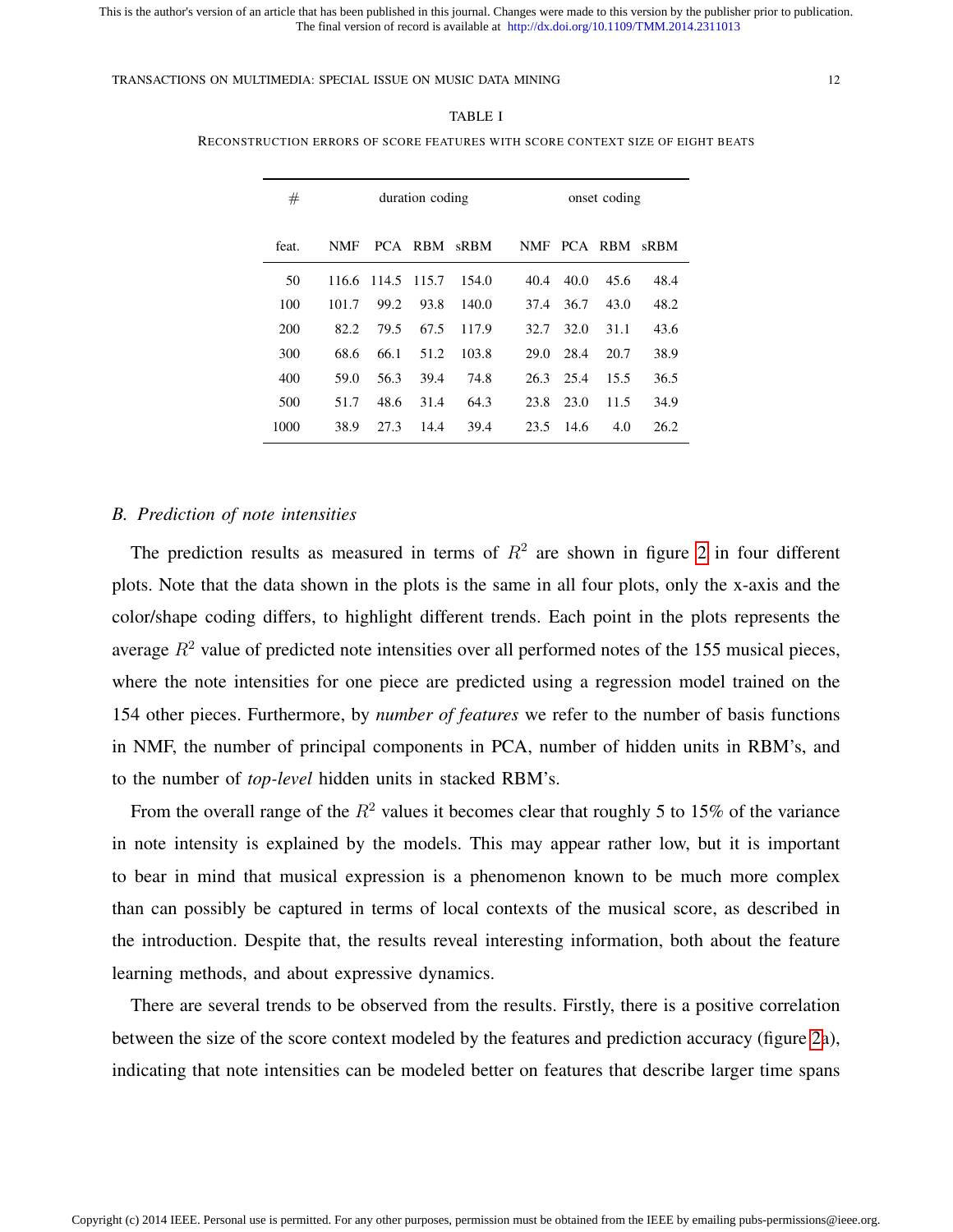

Fig. 2. Prediction accuracy  $(R^2)$  of note intensities using linear regression on learned features, as a function of different parameters; In plots a-c, the color/shape coding represents the feature learning method; In plot d, the color/shape coding represents the representation of notes

of the music. On average, best results are obtained for the largest score context computed in this experiment (8 beats), which corresponds to two bars of music in a 4/4 time signature. This result is in line with the common idea that the expressive dynamics of performed notes does not only depend on the immediate context, but also involves longer range dependencies.

A second clear trend is the increase of predictive accuracy with increasing numbers of features (figure 2b). Using less than 200 features to represent score contexts is detrimental to the suitability of the learned feature space for predicting note intensities. Again, the best results are obtained for the largest feature space dimensionality considered in this experiment. Larger dimensionalities might improve results further, but the trend visible in the plot suggests that the improvement will be only marginal.

The input coding method (figure 2c) has no clear effect on prediction accuracy. This seems to suggest that for predicting note intensities, knowing both onset times and durations of notes has no benefit over knowing just onset times. This result is surprising, since only when the durations of notes are known, it is possible to determine which notes sound simultaneously. Particular constellations of notes may sound very different depending on whether (dissonant) notes overlap or not, and it may be expected that this has an influence on the intensities with which notes are played.

Figure 2d shows the results grouped by feature learning method. It shows an advantage of the RBM based methods over the matrix decomposition methods, irrespective of the input coding,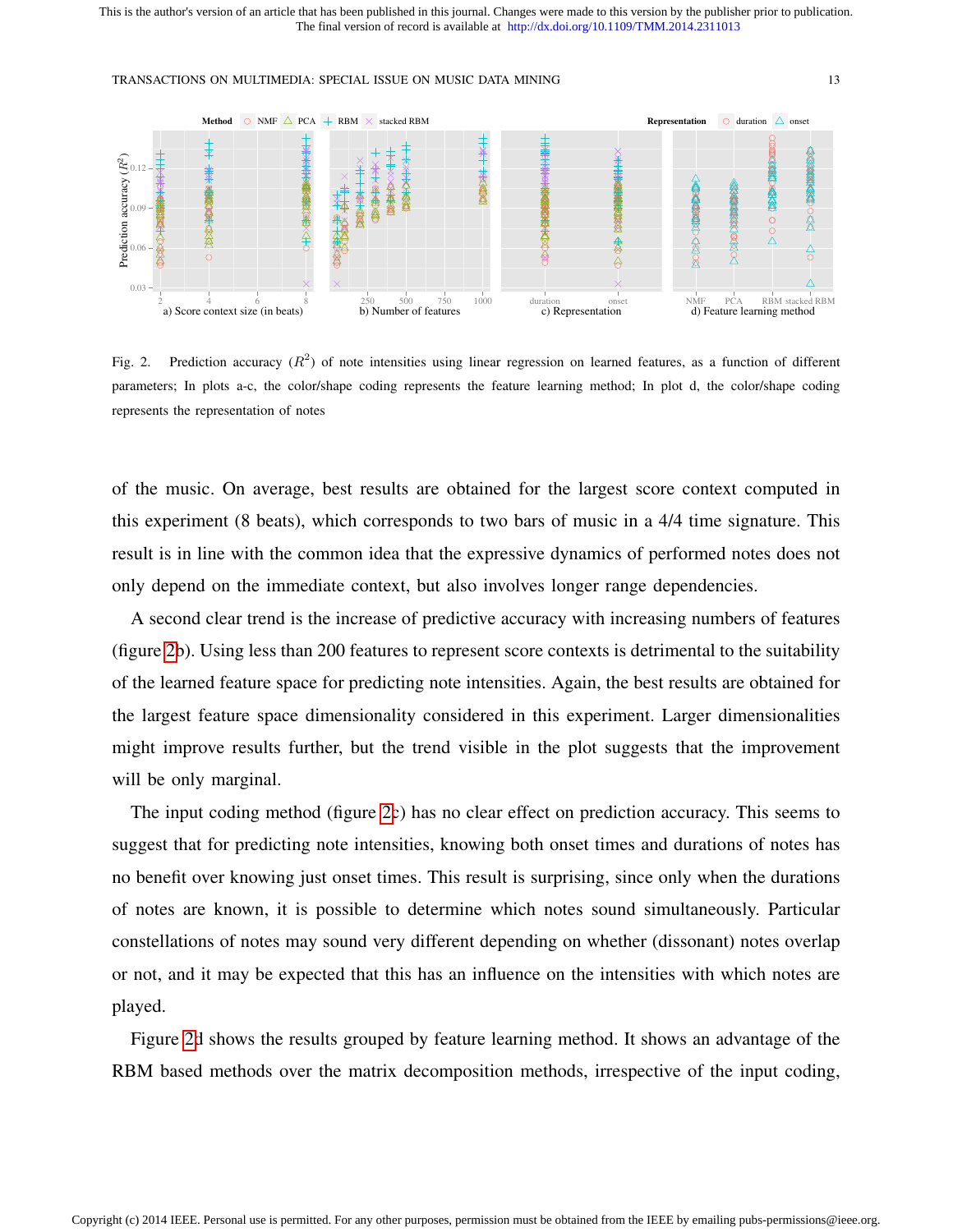and the number of features. It is conceivable that this discrepancy is caused by the fact that the NMF and PCA features depend linearly on the inputs, whereas the RBM based features involve the non-linear sigmoid function (see subsection III-D), which potentially increases the flexibility and robustness of the features in the light of deformations in the input. Furthermore, from the results it appears to be no clear advantage of stacked RBM's over single RBM's. In some cases the stacked RBM's improve the results, in other cases RBM's perform better. This result is consistent with other comparisons of RBM's with stacked RBM's (e.g. [20]). For the success of stacked RBM's it may be necessary to fine-tune the learned features using supervised learning [34]. This seems plausible, because as the learned features of deeper networks grow more abstract, there may be an increased need to "ground" the features in some specific task (such as predicting note intensities).

Figure 2d also reveals that although on average duration and onset coding perform similarly, the feature learning methods behave differently on both codings. In particular, the best results for the matrix decomposition methods are obtained for onset coding, whereas the RBM-based methods work best for duration coding. This may be an indication that RBM's are more capable of exploiting the harmonic structure of the music that is implicit in the duration coding, but it is not clear which characteristics of the feature learning methods account for this difference.

To get an impression of the type of information that features capture, it is helpful to inspect their corresponding basis images. A selection of basis images is shown for NMF, PCA, and RBM (all having size 500, and spanning a score context of 4 beats), in figure 3, top, center, and bottom, respectively. Each figure shows results for both duration and onset coding. Figure 3-NMF shows that NMF, most likely due to the non-negativity constraint, learns very sparse features, that often represent only one or a few notes. Interestingly, the recurring diagonal structures produced with onset coding are not present in the features learned on duration coding.

The features learned by PCA are much less sparse, and have basis images that are both positive and negative. Duration based features tend to emphasize harmonic relationships (the horizontal structures in figure 3-PCA-b,c) and in some cases even harmonic progressions (figure 3-PCA-e). Onset based features on the other hand, represent mainly rhythmical structures. Nevertheless, the structure in the PCA features is not very localized in pitch and time. Rather, it spans the central pitch region in a rather homogeneous way across time.

The RBM feature set (figure 3-RBM) also contains both harmony and rhythm related features,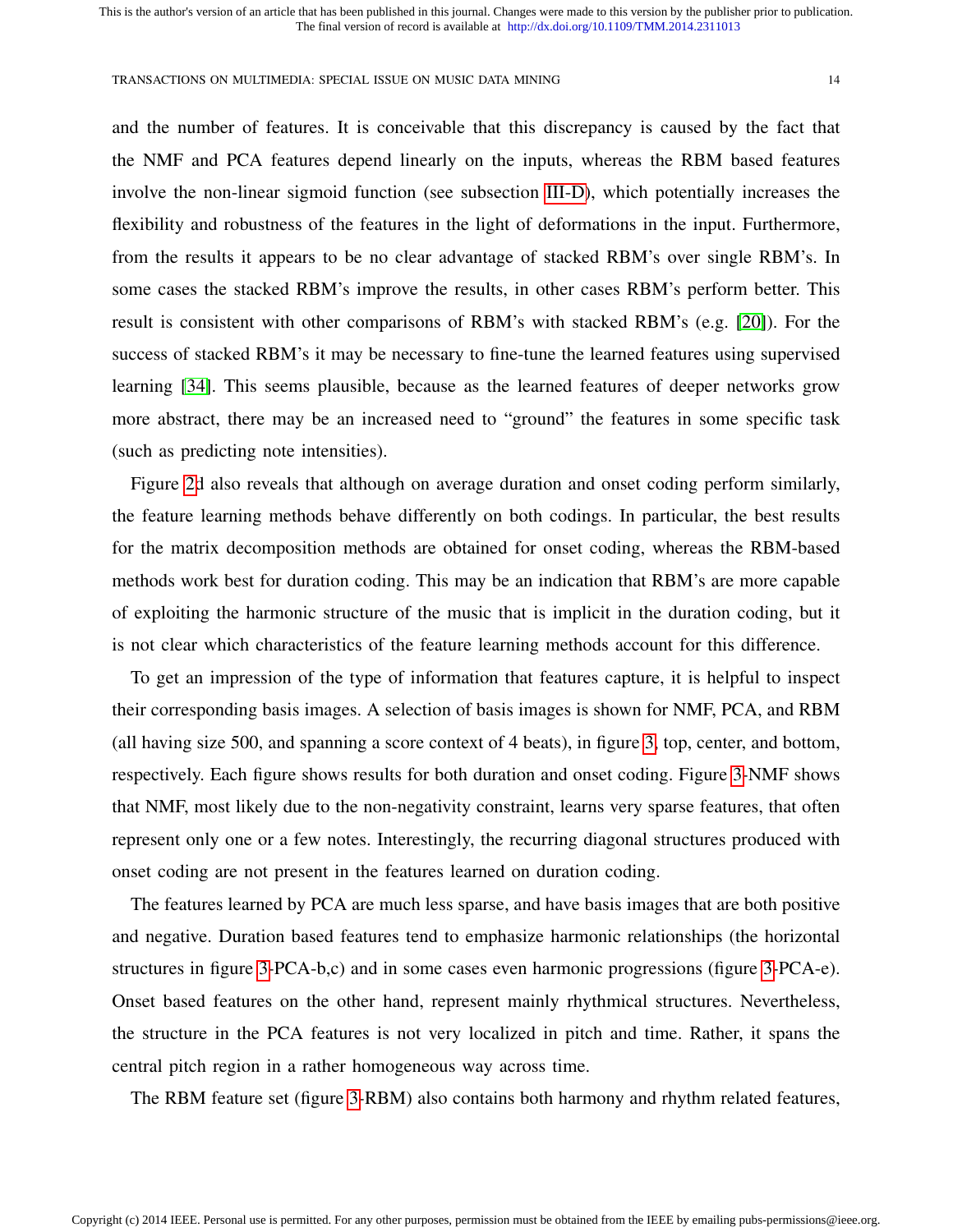

Fig. 3. Example basis images for duration coding (left) and onset coding (right), produced by NMF (top row), PCA (middle row), and RBM (bottom row); The center note of the context is indicated with a major tic at the border of each image; Vertical tics indicate octaves; horizontal tics indicate 8th notes. In the top row, white corresponds to zero values, black to positive values; in the center and bottom rows, light and dark colors correspond to positive and negative values, respectively

but these are distributed more evenly across duration and onset based features. The RBM examples also have a more diverse and localized character, with some features being sensitive only to the harmonic structure in a single beat unit (figure 3-RBM-a), whereas others are sensitive to the presence of notes in a specific *region* of the musical context, irrespective of the precise pitch and time (figure 3-RBM-e, i).

A question of special interest is whether it is possible to identify learned features that are helpful in predicting note intensities. To this end, we correlate the activation of each feature with note intensity. For the RBM 500 feature sets, this yields approximately 40 features with an  $r$  value over 0.1. Of those features, the few features with highest correlations have  $r$  values around 0.2. Figure 4 shows a some of those features.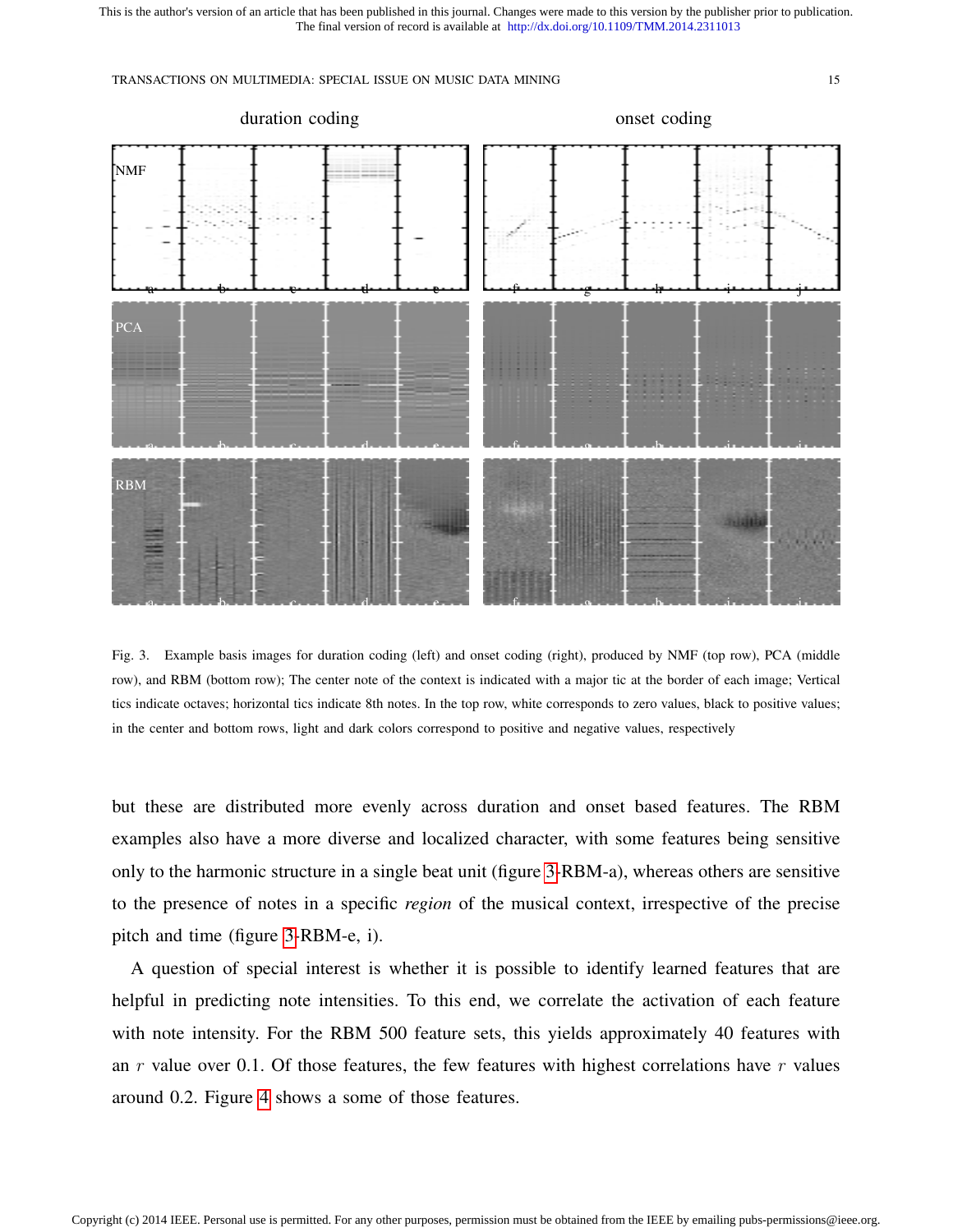Even if some harmonic structure is visible in some features (4c,e,h), it is evident that the features with strongest correlations to note intensity tend to be sensitive mainly to rather fuzzy regions above and below the center note. A light region above the center activates the feature when a note is located below other notes, which is typically the case for bass/accompaniment notes. Moreover, a dark region below the center inhibits the feature in the presence of notes below the current notes. Features with opposite characteristics (a light region below the center, and a dark region above), are most strongly activated for notes having neighboring notes below, but not above, as is usually the case with melody notes. Thus, features a, d, j in figure 4, and to a lesser extent e and h, can be interpreted as bass/accompaniment note detectors, and features b, c, f, g, i as melody note detectors.

In this light, it can be observed by means of the  $r$  values below the features, that the bass/accompaniment note features are negatively correlated with note intensity, and the melody note features positively. This finding is in accordance with results reported in [35]. In that study, note intensity was modeled using a third degree polynomial function of pitch, yielding a prediction accuracy of  $R^2 = 0.149$  on the same data set as is used in the current experiment. This result is slightly over the best results we report here. The polynomial pitch model, in combination with other hand-crafted features, and loudness annotations from the score, gives a maximal prediction accuracy of  $R^2 = 0.188$ .

# VI. CONCLUSIONS AND FUTURE WORK

A crucial issue in expressive music performance research is the question how musicians shape the dynamics of their performance as a function of the musical material they are playing. Machine learning methods are used increasingly to model this relationship, but to date most methods rely on hand-designed features for representing musical scores. Recent developments in unsupervised feature learning have proven successful in image processing and other domains, but modeling symbolic music is a relatively unexplored application domain for unsupervised feature learning methods.

In this paper, we propose a novel input representation for musical context, that allows for learning a variety of different features from musical context, including harmonic, and rhythmic characteristics. The learned features are evaluated in the context of predicting expressive dynamics, in particular note intensities. Several non-supervised feature learning methods have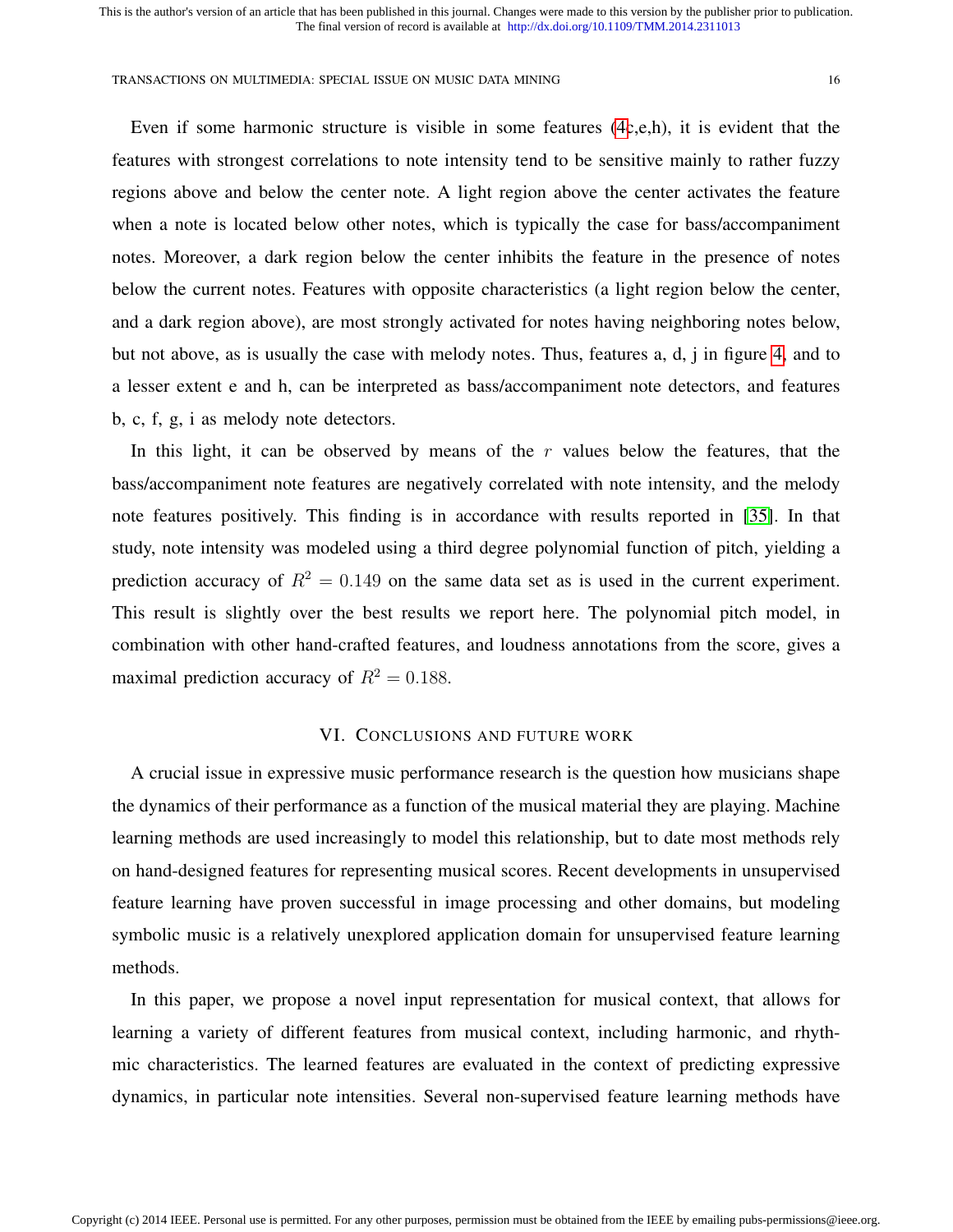

-0.20 0.18 0.16 -0.14 -0.14 0.23 0.21 -0.14 0.14 -0.14 Fig. 4. RBM basis images for duration coding (left) and onset coding (right) with strongest note intensity correlation; Correlation coefficients (r) are printed below each filter

been evaluated in this way. The results show that note intensities can be better modeled by features that model longer time ranges. Furthermore, predictive accuracy for note intensities is improved by learning a larger number of features. The results reported here are close to hand-designed features for modeling note intensities tested in [35].

The experiments reported here include only features learned in an unsupervised way, that have not been fine-tuned in any way to model note intensities explicitly. It is to be expected that such a fine-tuning can improve the results further, especially in the case of deep belief networks.

## ACKNOWLEDGMENT

This work is supported by the Austrian Science Fund (FWF) in the context of the projects Z159 "Wittgenstein Award" and TRP-109, and by the European Union Seventh Framework Programme FP7 through the PHENICX project (grant agreement no. 601166).

# **REFERENCES**

[1] A. Binet and J. Courtier, "Recherches graphiques sur la musique," L'annee Psychologique (2), 201–222, 1896. ´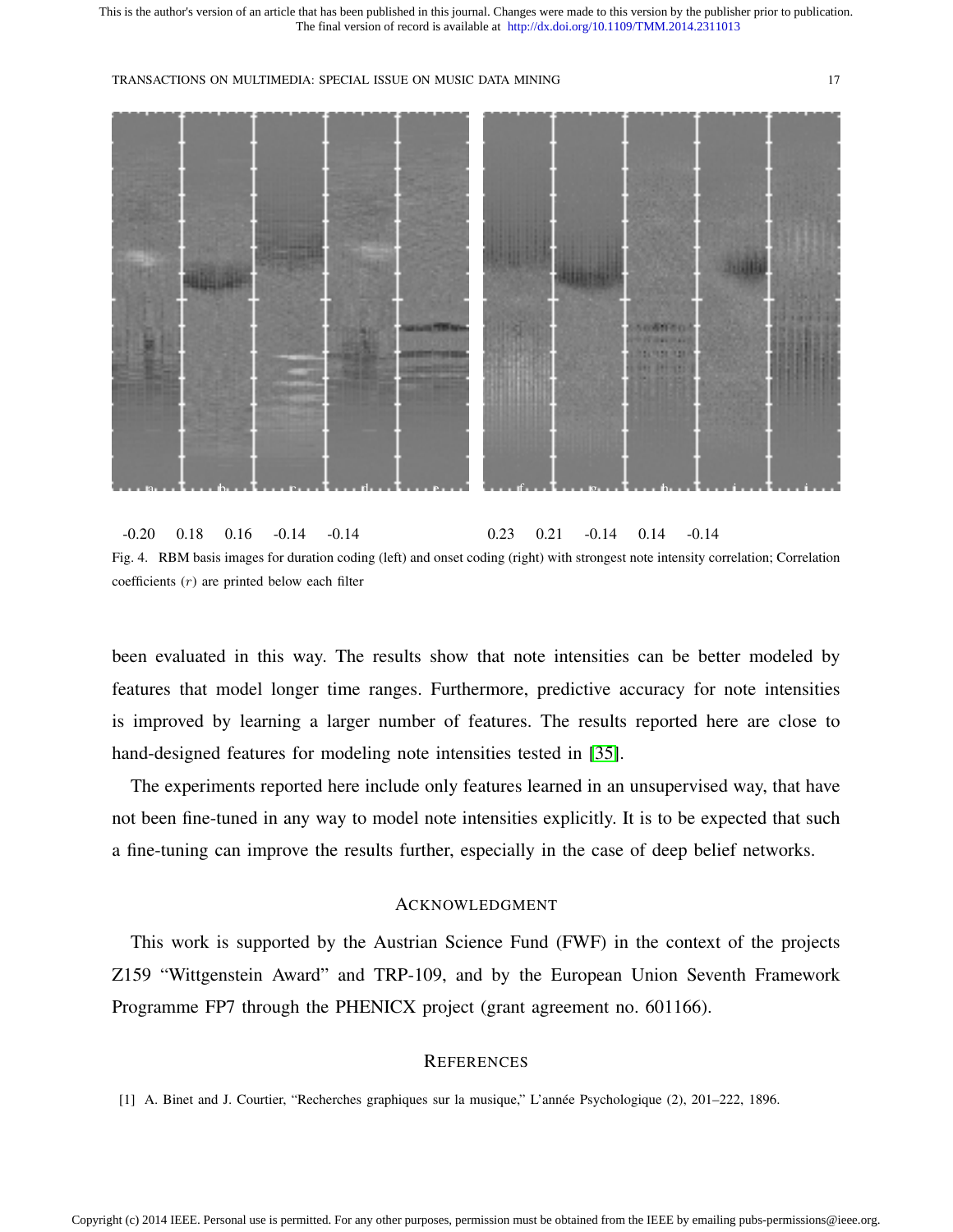- [2] C. E. Seashore, *Psychology of Music*. New York: McGraw-Hill, 1938, (Reprinted 1967 by Dover Publications New York).
- [3] P. Kivy, *The Corded Shell: Reflections On Musical Expression*. Princeton, N. J.: Princeton University Press, 1980.
- [4] J. Sundberg and V. Verrillo, "On the anatomy of the retard: A study of timing in music," *Journal of the Acoustical Society of America*, vol. 68, no. 3, pp. 772–779, 1980.
- [5] J. Sundberg, A. Friberg, and L. Fryden, "Threshold and preference quantities of rules for music performance," ´ *Music Perception*, vol. 9, pp. 71–92, 1991.
- [6] D. G. Lowe, "Distinctive image features from scale-invariant keypoints," *International Journal of Computer Vision*, vol. 60, no. 2, pp. 91–110, 2004.
- [7] D. D. Lee and H. S. Seung, "Learning the Parts of Objects by Non-negative Matrix Factorization," *Nature*, vol. 401, no. 6755, pp. 788–791, 1999.
- [8] P. Berkes and L. Wiskott, "Slow feature analysis yields a rich repertoire of complex cell properties," *Journal of Vision*, vol. 5, no. 6, pp. 579–602, Jul. 2005.
- [9] Y. Bengio, "Learning deep architectures for AI," *Foundations and Trends in Machine Learning*, vol. 2, no. 1, pp. 1–127, 2009.
- [10] Y. Lecun, L. Bottou, Y. Bengio, and P. Haffner, "Gradient-based learning applied to document recognition," in *Proceedings of the IEEE*, 1998, pp. 2278–2324.
- [11] A. Krizhevsky, I. Sutskever, and G. Hinton, "Imagenet classification with deep convolutional neural networks," in *Advances in Neural Information Processing Systems*, vol. 25. MIT Press, 2012.
- [12] A. Arzt, G. Widmer, and S. Dixon, "Automatic page turning for musicians via real-time machine listening." in *ECAI*, 2008, pp. 241–245.
- [13] N. Todd, "The dynamics of dynamics: A model of musical expression," *Journal of the Acoustical Society of America*, vol. 91, pp. 3540–3550, 1992.
- [14] G. Widmer, "Discovering simple rules in complex data: A meta-learning algorithm and some surprising musical discoveries," *Artificial Intelligence*, vol. 146, no. 2, pp. 129–148, 2003.
- [15] G. Widmer, S. Flossmann, and M. Grachten, "YQX plays Chopin," *AI Magazine (Special Issue on Computational Creativity)*, vol. 30, no. 3, pp. 35–48, 2009.
- [16] A. Friberg, R. Bresin, and J. Sundberg, "Overview of the kth rule system for musical performance," *Advances in Cognitive Psychology*, vol. 2, no. 2–3, pp. 145–161, 2006.
- [17] A. Hazan, R. Ramirez, E. Maestre, A. Perez, and A. Pertusa, "Modelling expressive performance: A regression tree approach based on strongly typed genetic programming," in *Proceedings on the 4th European Workshop on Evolutionary Music and Art*, Budapest, Hungary, 2006, pp. 676–687.
- [18] E. J. Humphrey, J. P. Bello, and Y. Lecun, "Moving beyond feature design: Deep architectures and automatic feature learning in music informatics," in *Proceedings of the 13th International Society for Music Information Retrieval Conference*, Porto, Portugal, October 8-12 2012.
- [19] A. Mohamed, T. Sainath, G. Dahl, B. Ramabhadran, G. Hinton, and M. Picheny, "Deep belief networks using discriminative features for phone recognition," in *ICASSP-2011*, 2011.
- [20] J. Schlüter and C. Osendorfer, "Music Similarity Estimation with the Mean-Covariance Restricted Boltzmann Machine," in *Proceedings of the 10th International Conference on Machine Learning and Applications (ICMLA 2011)*, Honolulu, USA, 2011.
- [21] N. Boulanger-Lewandowski, Y. Bengio, and P. Vincent, "Modeling temporal dependencies in high-dimensional sequences: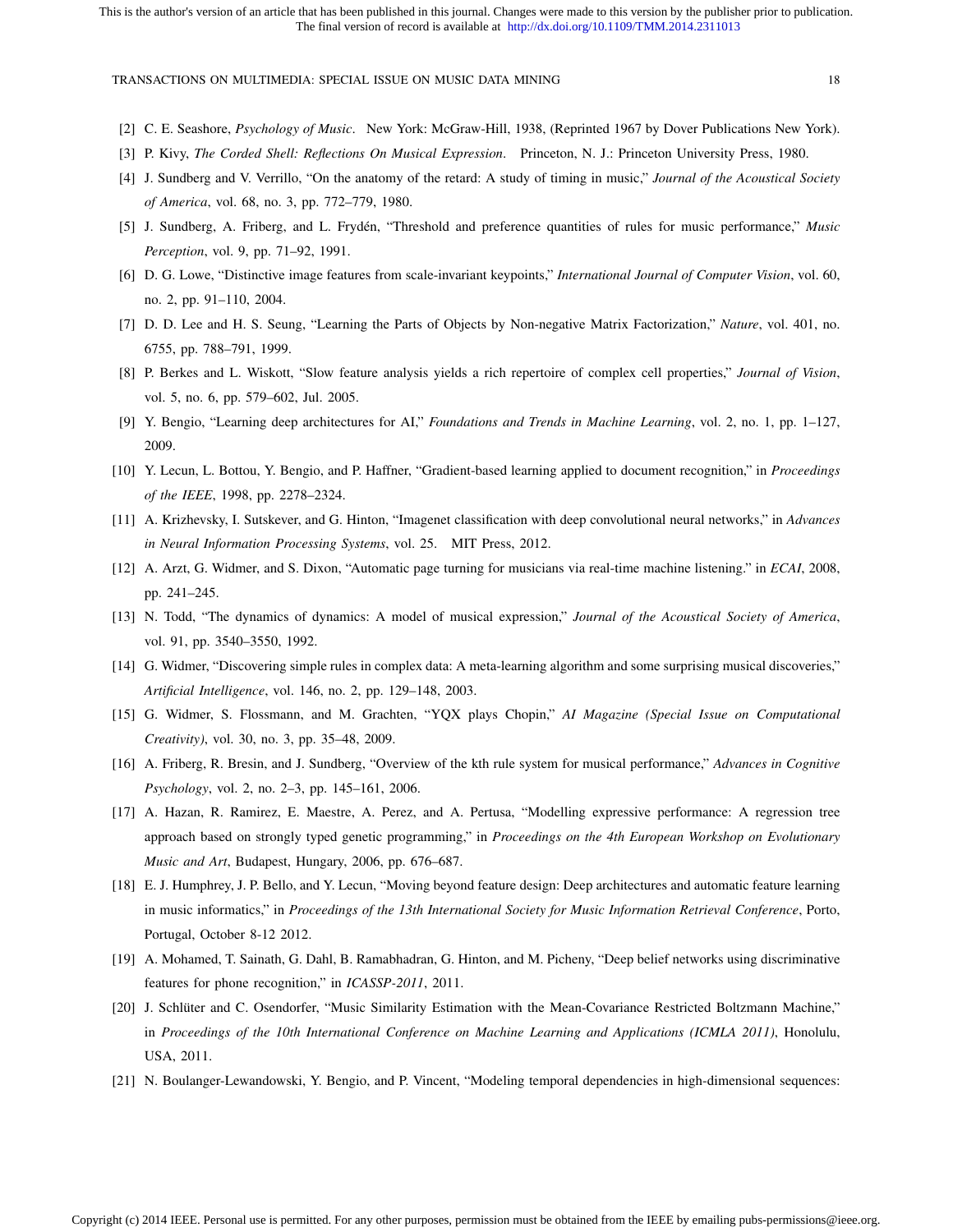Application to polyphonic music generation and transcription," in *Proceedings of the Twenty-nine International Conference on Machine Learning (ICML'12)*. ACM, 2012.

- [22] A. Spiliopoulou and A. Storkey, "Comparing probabilistic models for melodic sequences," in *Proceedings of the 2011 European conference on Machine learning and knowledge discovery in databases - Volume Part III*, ser. ECML PKDD'11. Berlin, Heidelberg: Springer-Verlag, 2011, pp. 289–304.
- [23] I. Sutskever and G. Hinton, "Learning multilevel distributed representations for high-dimensional sequences," in *Proceedings of AISTATS*, 2007.
- [24] A. J. Lockett and R. Miikkulainen, "Temporal convolution machines for sequence learning," Department of Computer Sciences, the University of Texas at Austin, Tech. Rep. AI-09-04, 2009.
- [25] N. Halko, P. G. Martinsson, and J. A. Tropp, "Finding structure with randomness: Stochastic algorithms for constructing approximate matrix decompositions," Applied & computational mathematics, California Institute of Technology, Tech. Rep., 2009.
- [26] C.-J. Lin, "Projected gradient methods for non-negative matrix factorization," *Neural Computation*, vol. 19, pp. 2756–2779, 2007.
- [27] D. H. Ackley, G. E. Hinton, and T. J. Sejnowski, "A learning algorithm for boltzmann machines\*," *Cognitive Science*, vol. 9, no. 1, pp. 147–169, 1985.
- [28] G. E. Hinton, S. Osindero, and Y. Teh, "A fast learning algorithm for deep belief nets," *Neural Computation*, vol. 18, pp. 1527–1554, 2006.
- [29] D. Erhan, Y. Bengio, A. Courville, and P. Vincent, "Visualizing higher-layer features of a deep network," Dept. IRO, Université de Montréal, Tech. Rep., 2009.
- [30] S. Flossmann, W. Goebl, M. Grachten, B. Niedermayer, and G. Widmer, "The Magaloff Project: An Interim Report," *Journal of New Music Research*, vol. 39, no. 4, pp. 369–377, 2010.
- [31] R. A. Moog and T. L. Rhea, "Evolution of the Keyboard Interface: The Bösendorfer 290 SE Recording Piano and the Moog Multiply-Touch-Sensitive Keyboards," *Computer Music Journal*, vol. 14, no. 2, pp. 52–60, 1990.
- [32] M. Grachten, J. L. Arcos, and R. López de Mántaras, "Evolutionary optimization of music performance annotation," in *Computer Music Modeling and Retrieval*, ser. Lecture Notes in Computer Science. Springer, 2004.
- [33] W. Goebl and R. Bresin, "Measurement and reproduction accuracy of computer controlled grand pianos," *Journal of the Acoustical Society of America*, vol. 114, no. 4, pp. 2273–2283, 2003.
- [34] J. Schlüter, "Unsupervised Audio Feature Extraction for Music Similarity Estimation," Master's thesis, Technische Universität München, Munich, Germany, October 2011.
- [35] M. Grachten and G. Widmer, "Linear basis models for prediction and analysis of musical expression," *Journal of New Music Research*, vol. 41, no. 4, pp. 311–322, 2012.